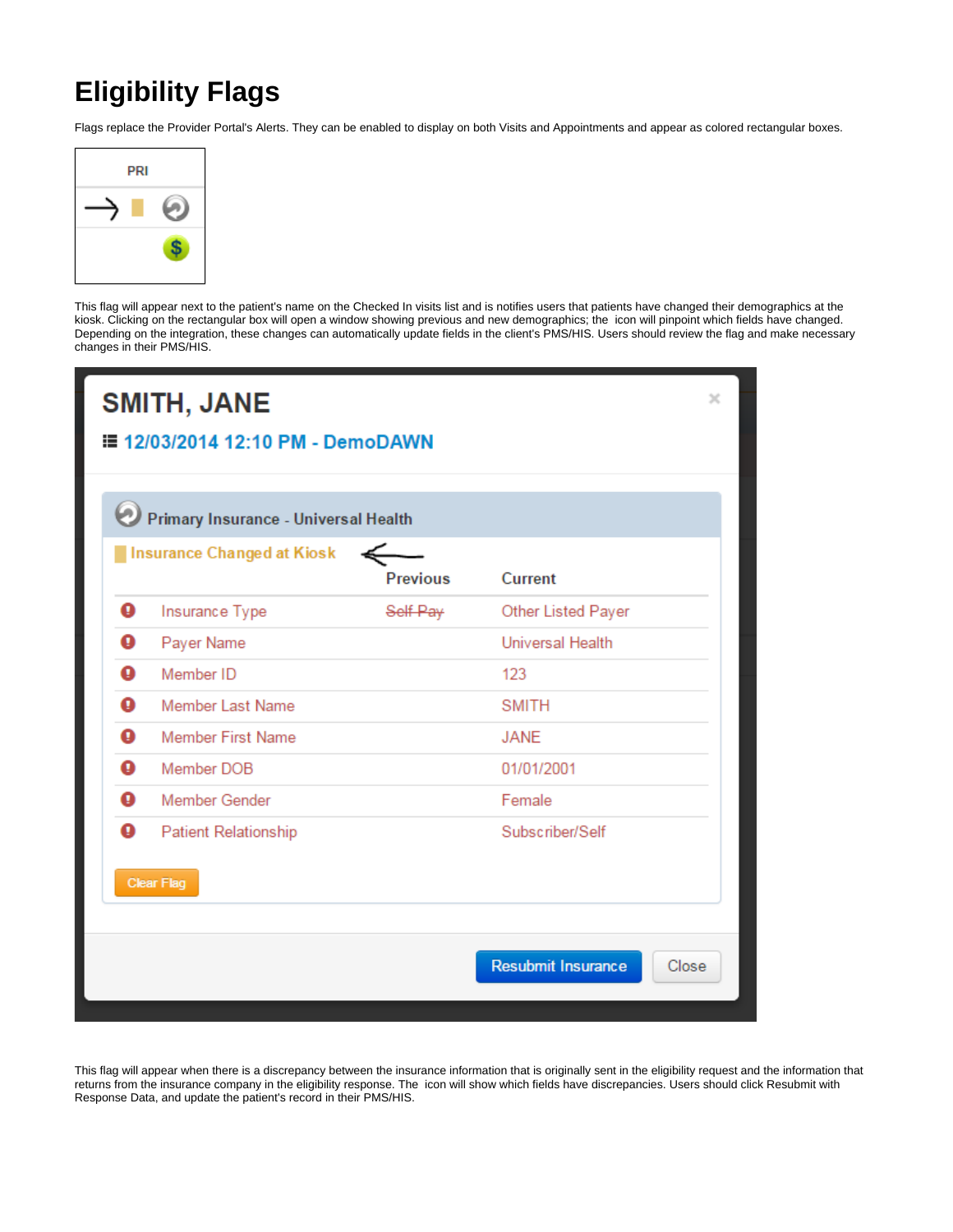

This flag is a notifier that something was changed or updated at the kiosk by the patient. Users should note the changes and update their systems accordingly. This alert shows what was on file and the information that was changed.

| Primary Insurance - Aetna         |                             |                    |                    |  |
|-----------------------------------|-----------------------------|--------------------|--------------------|--|
| <b>Insurance Changed at Kiosk</b> |                             |                    |                    |  |
|                                   |                             | <b>Previous</b>    | <b>Current</b>     |  |
|                                   | Insurance Type              | Other Listed Payer | Other Listed Payer |  |
|                                   | Payer Name                  | Aetna              | Aetna              |  |
|                                   | Group Number                |                    |                    |  |
|                                   | Member ID                   |                    |                    |  |
|                                   | Member Last Name            |                    |                    |  |
|                                   | <b>Member First Name</b>    |                    |                    |  |
|                                   | Member DOB                  |                    |                    |  |
|                                   | Member Gender               | Female             | Female             |  |
|                                   | <b>Patient Relationship</b> | Subscriber/Self    | Child              |  |
| <b>Clear Flag</b>                 |                             |                    |                    |  |

This flag will appear when there is another payer associated with a Medicare or Medicaid plan. When the Coordination of Benefits is for the current year, the other payer is generally the primary payer on file. Click Resubmit insurance to update the new payer name and resubmit. Update the patient's record in the PMS/HIS.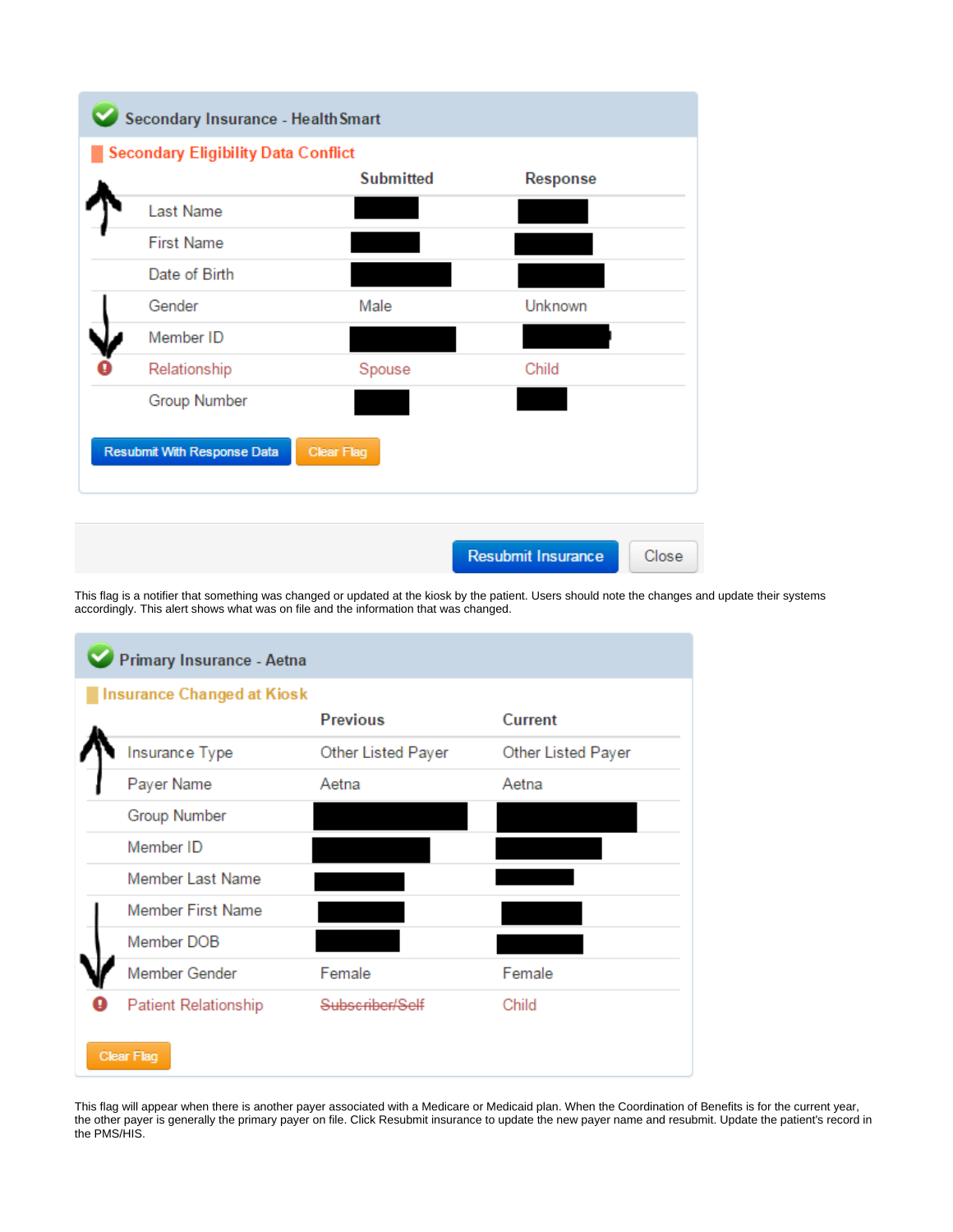

This flag will notify users that the patient is on a managed care plan and is a Medicaid patient without having to look at the benefits report. The flag appears on the patient row by the resulting eligibility response.

| <b>Primary Insurance - Medicaid Georgia</b><br><b>Eligibility: Managed Care</b>                             |                                                                                                                                                                                       |  |
|-------------------------------------------------------------------------------------------------------------|---------------------------------------------------------------------------------------------------------------------------------------------------------------------------------------|--|
| <b>Service Type Code</b><br>Coverage<br><b>Name</b><br><b>Telephone</b><br>Plan Coverage Descript<br>Dates: | Professional (Physician)<br>Managed Care Coordinator - Medicaid (Code MC)<br>WELLCARE HEALTH PLANS SOUTHEAST - Payer<br><b>GEORGIA FAMILIES</b><br>Eligibility: 7/14/2017 - 7/14/2017 |  |
|                                                                                                             | <b>Resubmit Insurance</b><br><b>Clear Flag</b><br>Close                                                                                                                               |  |

The Contact Entity Flag appears when an active payer response returns with a "U" EB segment in the 271 EDI Response. It displays the contact information of the entity that can provide eligibility/benefits data according to the responding payer. The flag is green in color and can be configured to trigger on the Visits/Appointments pages in a column next to the Clearwave Insurance Icon.

The Contact Entity Flag may be hidden depending on the service type codes that are being filtered for the practice.